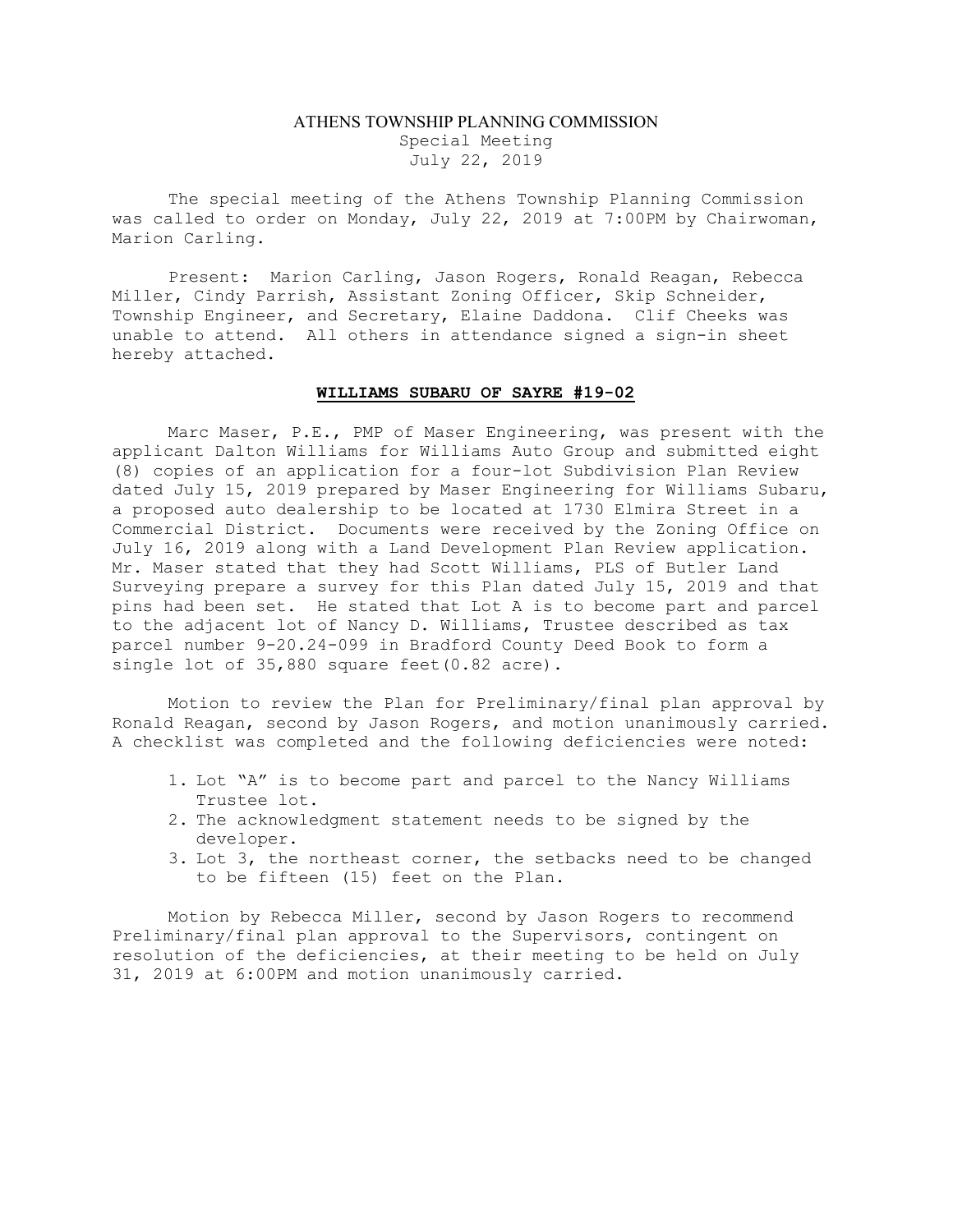Page 2 ATHENS TWP. PLANNING COMM'N July 22, 2019

## WILLIAMS SUBARU OF SAYRE, PA #19-01

 Marc Maser of Maser Engineering presented eight copies of an application and revised Preliminary Land Development Plan dated July 15, 2019. The applicant, Dalton Williams of Williams Auto Group, was present along with Willy Rowe, Project Manager, and Scott Williams of Butler Land Surveying for a proposed 22,000 sq. ft. auto dealership to be located at 1730 Elmira Street, in a Commercial District. Mr. Maser submitted a revised Land Development application, revised Erosion and Sediment Control Narrative dated July 15, 2019, and revised Post Construction Storm water Management Report dated July 15, 2019.

Skip Schneider, the Township Engineer, was present to review the Land Development Plan and submitted his letter to the Planning Commission dated July 19, 2019, a copy of the review is hereby attached and referred to as part of the review of the Planning Commission.

Mr. Maser stated that the Land Development Plan does not have the variance for the drive on Clinton Street since it is scheduled to be considered by the Athens Township Zoning Hearing Board at their regular meeting on July 23, 2019.

Motion by Jason Rogers, second by Ronald Reagan, to review the Preliminary Land Development plan, and motion unanimously carried. A checklist was completed and the following deficiencies were noted:

- 1. In Skip Schneider's letter dated July 19, 2019, numbers 2 through 5 and 9 must be completed before construction can commence and prior to obtaining a building permit.
- 2. Number 6 through 8 are deficiencies and must be completed prior to the Supervisor's meeting to be held on July 31, 2019 at 6:00PM.
- 3. Under General comments: all five numbers must be addressed.
- 4. The Plan needs to be signed by the developer.

Motion by Ronald Reagan, second by Rebecca Miller, to recommend approval to the Supervisors for their meeting to be held on July 31, 2019 at 6:00PM contingent on the revisions being received and approved by Skip Schneider, Township Engineer, by Thursday, July 25, 2019.

Motion by Ronald Reagan, second by Rebecca Miller, to approve the Minutes of July 1, 2019 as read and motion was unanimously carried.